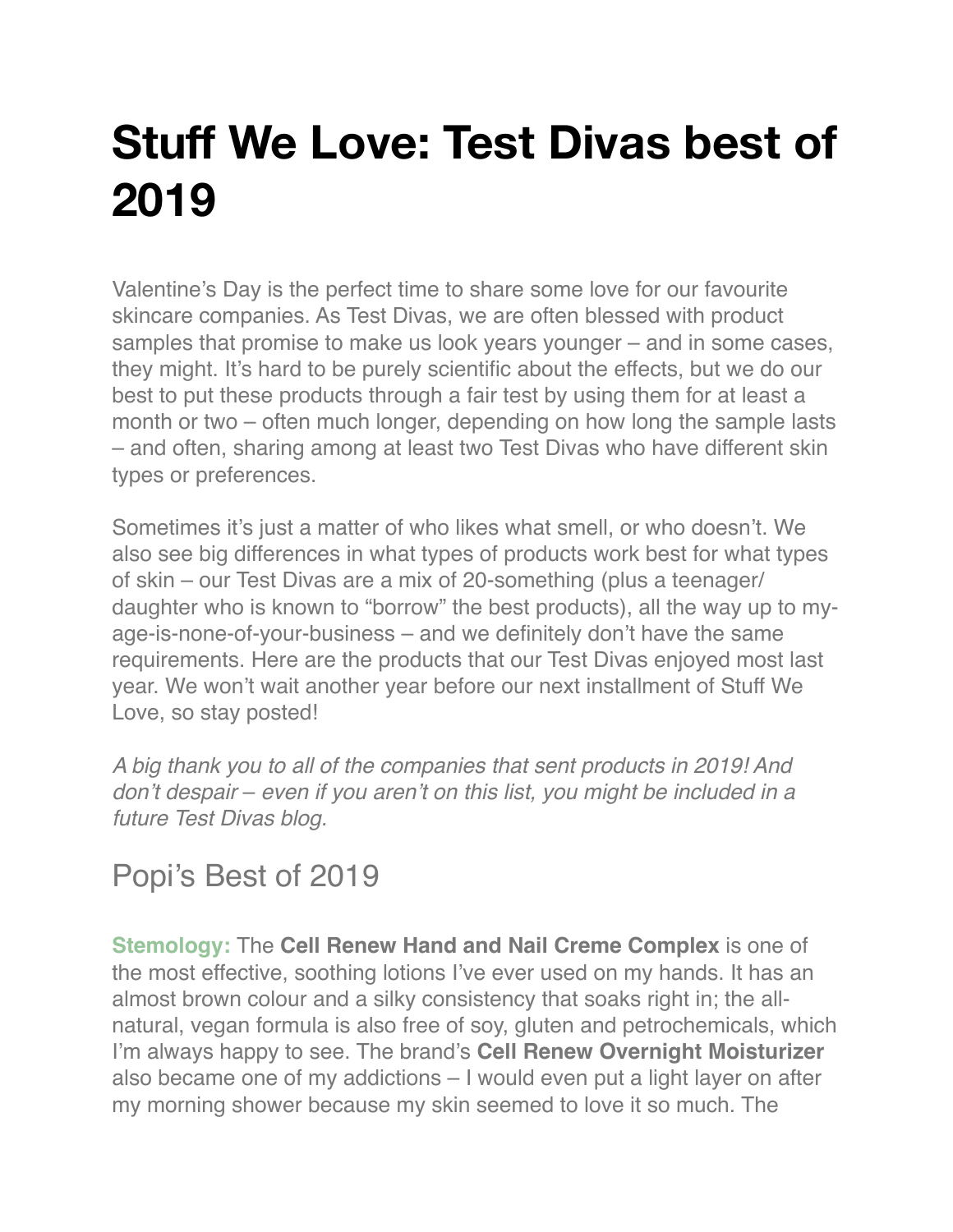packaging is brilliant; a press-down dispenser ensures that no dirt or air enters the container, so it also appealed to my hygiene-conscious instincts. The **Serum Complete** and **Renovare Facial Oil** were two more of my favourite products this year; ingredients include organic argan oil, organic chia seed oil, sea kelp bioferment, gotu kola and many other herbal sources. After using several Stemology products, I can count myself among this brand's biggest fans. The company bases its formulas on stem cell technology; although I don't know exactly what magic is involved, I can attest to its effectiveness. At the very least, these products seemed to slow down my aging clock by a year or two.

**[Tofino Soap Company:](https://tofinosoapcompany.com/)** When I first smelled the **Sandalwood & Patchouli Botanical Perfume Oil**, I made a few "West Coast hippie" jokes – which I'm allowed to do because I was raised by two of them (and I've been called one)! But within a week or two I was addicted to this scent. I enjoyed it so much, I started applying the oil to the tops of my hands as a moisturizer of sorts – which worked quite nicely, too. One of four "Botanical Roll-ons," each scented oil blend comes in an ample bottle size that is relatively affordable; I'd love to try them all!

**[Cara Skin Care:](https://caraskincare.ca/)** After my teenager coveted the **Multi-Active Scrub Foaming Exfoliant**, I decided to steal it back – and fell in love. I don't usually apply soaps or harsh cleansers to my skin, but this foaming scrub left it feeling perfectly fresh and not overly dry. I use it once a week to exfoliate, and its gentle mix of walnut shells and rice bran in a botanical, glycerin base truly leaves my skin feeling squeaky clean.

**[Seaflora](https://seafloraskincare.com/)**: I've loved all of their products so far, but a few stand out, especially the **Seabright Moisturizing Brightener** and **Sea Silk Massage Oil Blend**, with CBD. First, the moisturizer: My skin always tells me when anything is irritating, and I've had no adverse reactions to this cream. It's hyper-hydrating and goes on smoothly. Whether it's helping with my pigmentation, I'd need more time to tell – but I do know my rosacea-prone skin absolutely loves it! The massage oil is a recent acquisition, and because I live with two people who suffer from extreme back pain, we were the perfect test subjects. The oil doesn't feel greasy and is quickly absorbed. The CBD is subtle, but its relaxing effect is definitely more intense than the average massage oil. It's become the first product we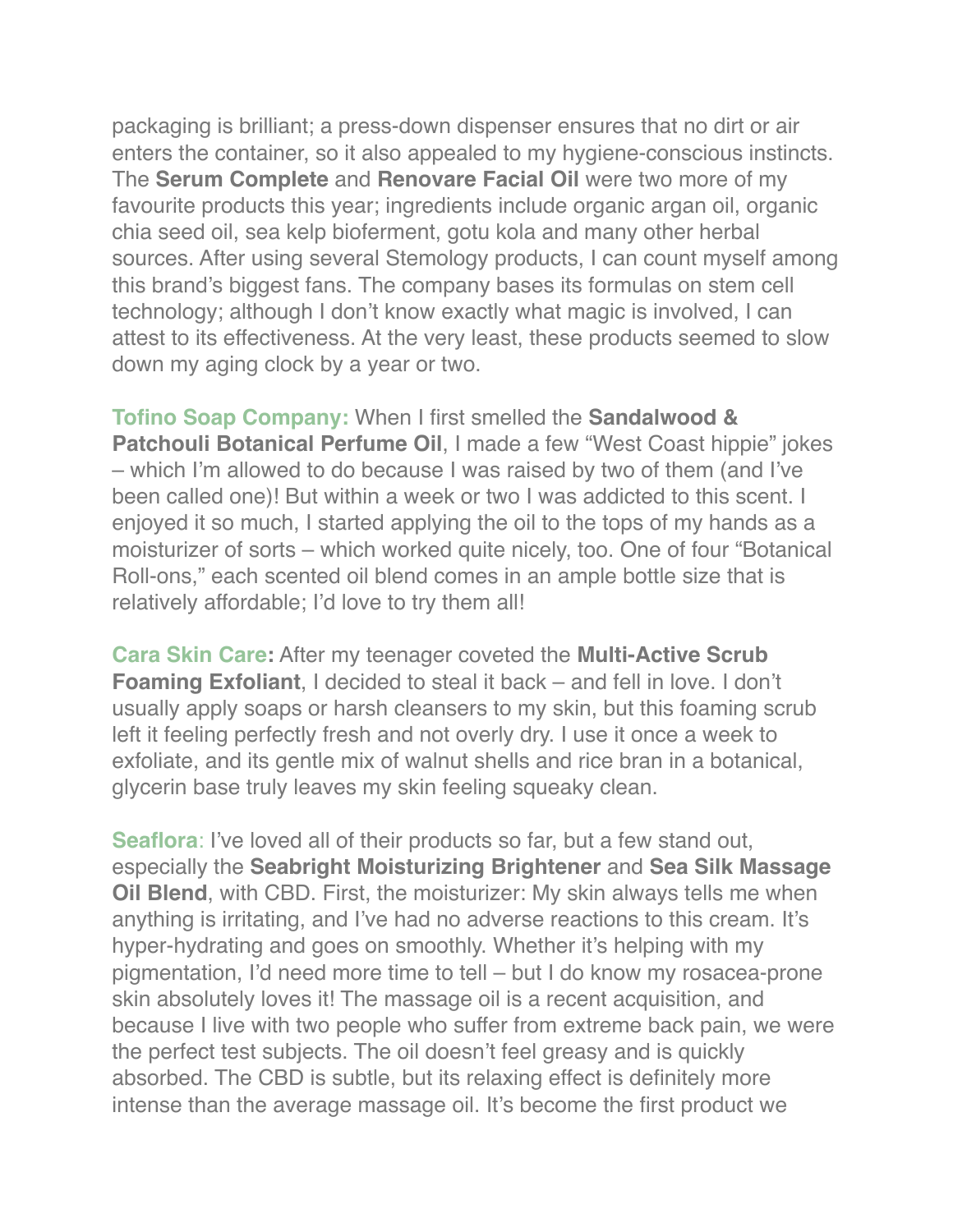reach for when it's time to apply for some muscle pain relief, even compared to a prescription cream.

**[Image Skincare:](https://imageskincare.com/)** Once my teenage daughter discovered these products on my shelf, I had a hard time wrestling them away from her. The **Vital C Hydrating Intense Moisturizer** and **Vital C Hydrating Facial Cleanser** are her go-to's, and her skin is flawless. Both products seem to agree with my skin, too – and we have very different complexions!

**[Buck Naked Soap Company:](https://bucknakedsoapcompany.com/)** When these products came into the office, the smell was so good I hesitated to bring them home because it was almost like coming to the spa every day when I sat down at my desk. I finally broke down and started bringing them home one by one, and so far I've loved them all (with two bath bombs still waiting to be tested). The delicious-smelling **Purple Brazilian Clay Coconut Milk Bath** is nice to use alone or combine with any of the bath bombs (I tried **Lavender & Rosemary** and **Rose & Moroccan Red Clay**), but be forewarned: herbal bits and grit will need a good rinse from the tub after you're done bathing. It's worth a bit of extra work – the heady aromas make any bath feel like spa time. The soaps are also excellent, hand-crafted in small batches; they were so pretty and smelled so good, I didn't want to use them, but eventually did. The **Coffee Start Up Soap** was one of my family's favourites, especially good for back scrubs in the shower.

**[Scentuals](https://www.scentuals.com/):** I tested the **Balance** roll-on essential oil ("to help bring emotional balance") and it became a ritual to use it on my wrists several times daily. The fresh, sweet scent includes citrus, cypress, ylang ylang and juniper berry. I'd love to try their other aromatherapy products because this little bottle was a powerful stress-buster! Another serum my skin loved was the **Vitamin C Facial Serum**, which is lighter than most of the others I prefer; for my skin, it was the first layer before a thicker moisturizer, but my daughter could use this serum without any other products. For someone who can't tolerate heavier oils, this is the ideal serum. Speaking of which…

**I LOVE SO MANY SERUMS!** In the past few years, I've discovered my skin will use as much serum as I can feed it. The following products are just a few of the best.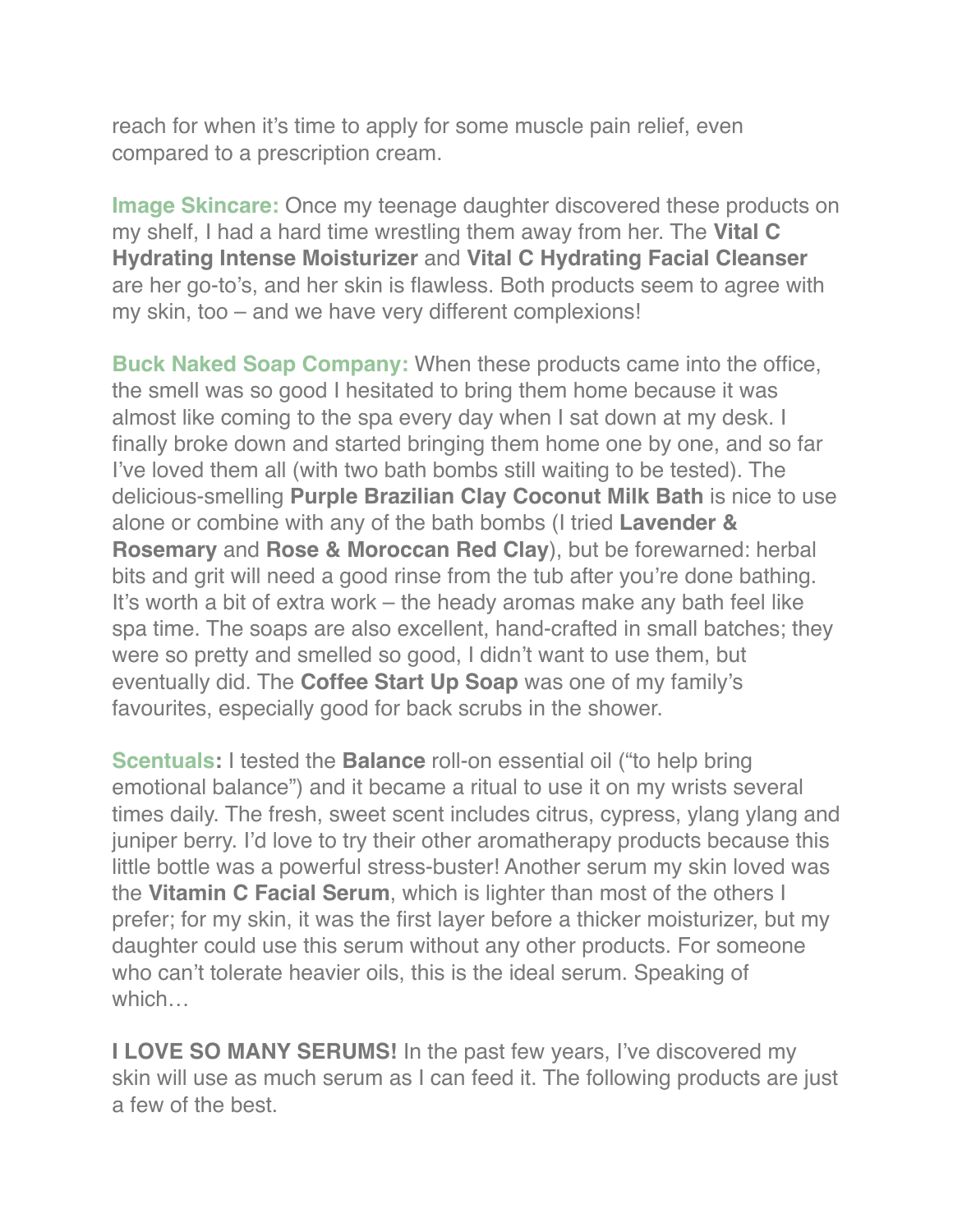**[Zaman Skincare](https://zamanskincare.com/): Sleeping Beauty** and **Rise & Shine** serums are designed specifically for night or day use, but I found that both agreed with my skin no matter when (or how often) they were applied. Black cumin seed oil is a primary ingredient in the night serum, and many other organic botanicals and nourishing ingredients combine to create the light but hydrating daytime formula. I had a hard time deciding which one I liked best, so I recommend both.

**[Bella Schneider Beauty:](https://www.bellaschneiderbeauty.com/)** I tried two BSB serums, **Cupuacu Super Hydrating Oil** and **Revive Oil**, and I loved them both! The formulas are lightly scented and easy to absorb but might be too rich for a younger/oilier skin type. I do tend to break out with heavier oils, though, and neither of these serums caused any adverse effects. I was able to slather them on, and my skin kept asking for more.

**[Odacité:](https://odacite.com/)** I've only tried the one product, but if the **All-Embracing Serum (Watermelon & Hibiscus)** is any indication of the rest of the line, there's no doubt why this company has become so popular. The serum has a rich scent and nourishing effect. When it was in my cabinet, it was often the first product I'd reach for. At the bottom of the bottle, I discovered what appears to be an amethyst bead – which might explain why it's labelled "crystalinfused." You can read more about the company [here](https://www.spainc.ca/spa-business/a-journey-to-wellness/)**.**

## Jana's Best of 2019

**[Alchimie Forever:](https://www.alchimie-forever.com/) Advanced Retinol Serum** combines a high concentration of 0.75% retinol with time-release technology for a gentler delivery system. A cocktail of antioxidants including apple stem cell extract, edelweiss and green tea rejuvenated my skin by preventing and correcting sun damage. Signature ingredients like the European blueberry, in synergy with hydrating hyaluronic acid, jojoba and collagen-boosting red clover, not only invigorated my skin but helped minimize side effects typically associated with retinol. The end result after four weeks: a visible reduction in the appearance of fine lines and wrinkles and uneven pigmentation.

**[Swissline by Dermalab](https://swissline-skincare.ca/)**: This Swiss company combines the latest scientific research with the best natural ingredients the country offers,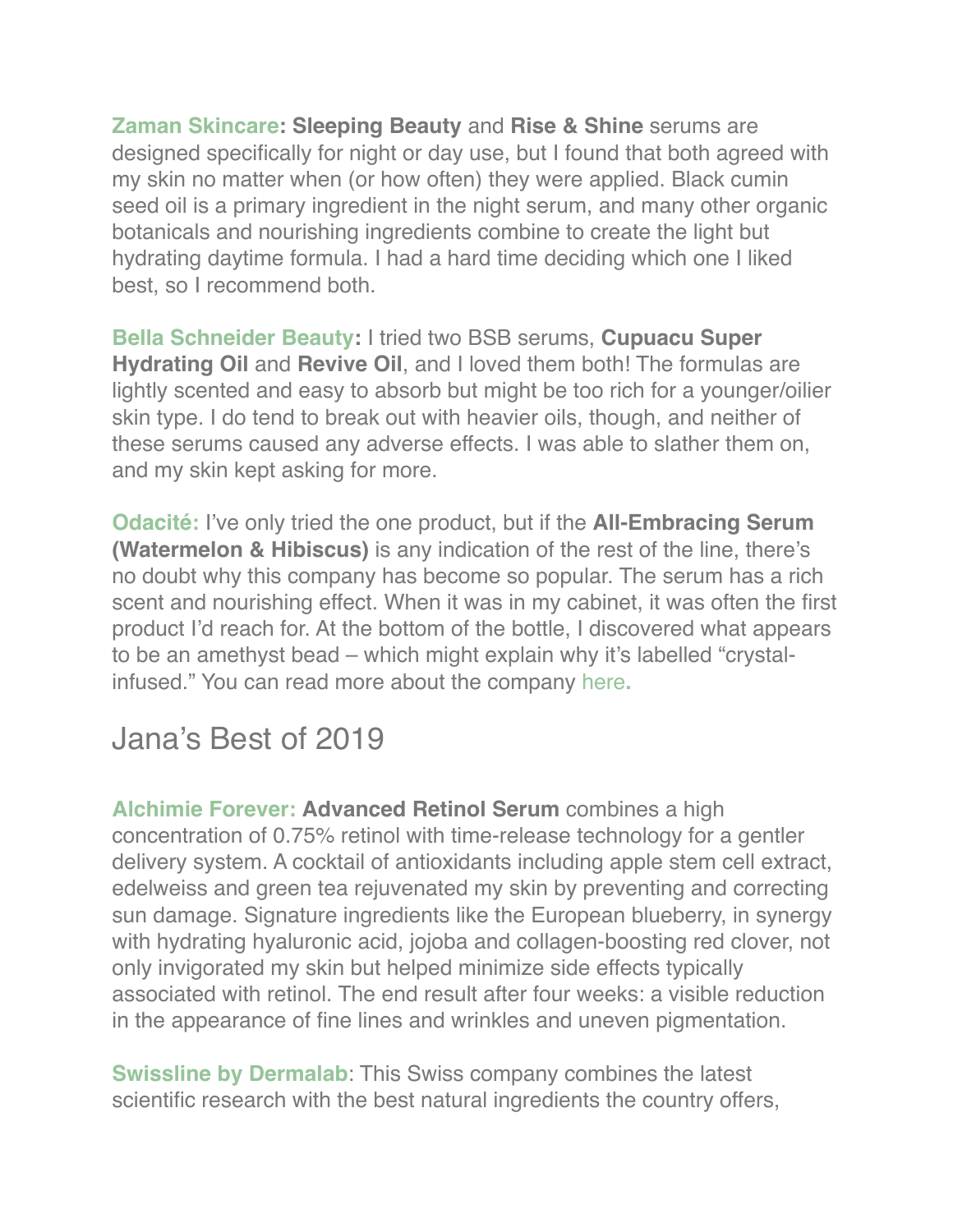driven by a guiding philosophy that combines "back-to-nature simplicity with paramedical sophistication." Their **Water Shock Bi-Phase Make-Up Remover** won full marks for the gentle and silky feel of its alcohol-free lotion that beautifully soothed and smoothed my skin while effectively removing makeup. The lotion boosts water retention in the epidermis, detoxifies and fights fine lines. After applying it every night for eight weeks to all parts of my face, including eyes and lips, my naturally dry skin felt clean and dewy.

**[Seaflora](https://seafloraskincare.com/):** This company's support of the environment gains them a special "feel good" spot on the *Spa Inc.* podium. I applied their **Sea Therapy Eye Contour Gel** and **Sea Therapy Recovery Facial Gel** for four weeks both morning and night. The light, creamy lotion felt as though my face had been softly sprayed with mineral-rich ocean waters. The skin around the eyes is thinner, so it's important to avoid heavy oils that can clog sebaceous glands. Both products hydrate and help diminish fine lines and wrinkles. A natural scent, reminiscent of sea breezes, transported me to the pristine beaches of British Columbia.

## Andrea's Best of 2019

**[Kypris Beauty:](https://kyprisbeauty.com/) Cerulean Soothing Hydration Recovery Mask** is a part of my "self-care Sunday" ritual due to its soothing, hydrating and softening effects. The packaging, texture, botanical ingredients and results make it one of the most luxurious products I've ever tried.

**[Eminence Organics](https://eminenceorganics.com/ca)**: **Snow Mushroom & Reishi Masque** is the ultimate de-puffing mask. I tend to use this mask after a long week to help remove impurities and give my skin a tighter appearance.

**[Sorella Apothecary](https://www.sorellaapothecary.com/)**: Make sure not to use the **Peach and Honey Mask** on an empty stomach… as it smells so good, you could eat it. It is developed for hydrating and brightening effects, with essential antioxidants, vitamins and minerals. This mask truly kept my skin hydrated for hours.

**[FRÉ Skincare](https://www.freskincare.com/)**: **Protect Me Defense Facial Moisturizer** comes with me everywhere; this product has become essential to my busy routine, which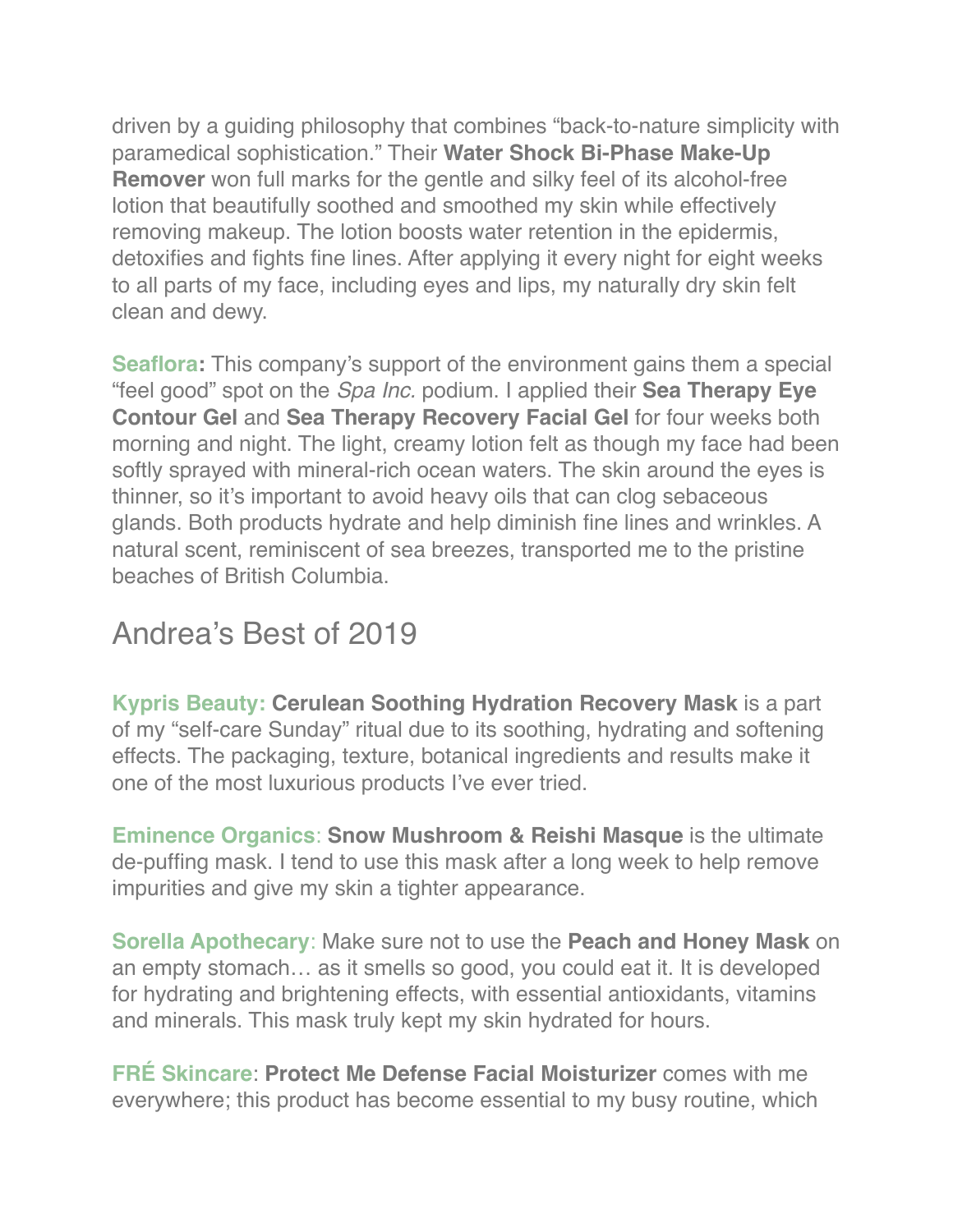includes a variety of activities. The moisturizer is ultra-light, deeply nourishing, absorbs quickly and features an SPF-30 and sweat resistance. **[Laneige](https://www.laneige.com/ca/en/index.html)**: **Water Bank Moisture Cream** should be on every Canadian's winter remedies list. When my skin needs hydration, this superfood-infused cream is my go-to. Not only did it nourish my skin over the holidays, it also helped my skin feel more resilient.

**[Naked Skincare & Apothecary](https://www.nakedskincare.ca/home)**: **Eye Treatment** is a lightweight serum that has been my saviour after long restless nights. Its blend of coffee and chamomile oils, alongside carrot seed oil, rosehip oil and other blends helps to reduce puffiness and stimulate collagen. After only a couple of drops and a few minutes, puffiness around my eyes disappears.

**[GM Collin](https://www.gmcollin.com/)**: If you looked into my purse, you would see the **Repair Lip Balm** sitting right on top. Through winter, this lip balm helped me to exfoliate my lips with one side and then strengthen, relieve and soothe my lips with the balm. It truly provides the ultimate hydration for dry, chapped lips.

**[Soon Skincare](https://soonskincare.com/):** This was my first experience with a lip mask, and I could not have been more pleased with the **Strawberry Lip Mask with Collagen**. It is the perfect treatment before a special event as it diminishes fine lines, plumps the lips and hydrates the entire mouth area. Not only is it effective, but it also creates an Instagram-worthy picture moment.

**[NIU Body](https://www.niubody.com/)**: **Piña Colada Sugar Lip Polish** not only exfoliates and moisturizes your lips, but it also makes you daydream of being on a beach with an actual piña colada in your hand. This is a great product to use before a makeup application or as a daily lip lifesaver.

**[Buck Naked Soap Company](https://bucknakedsoapcompany.com/)**: As someone who has eczema, it often can be hard to find a soap that doesn't irritate patches on the skin. The **Coffee Start Up Soap** has helped soothe my dry skin while also improving my eczema. It became like a morning coffee for my skin.

**[Tofino Soap Company](https://tofinosoapcompany.com/)**: **Calm Soaking Salts** is a stress-relieving bath soak that has become part of my "self-care Sunday" routine, as it truly makes me feel calm. Add ¼ cup to your bath and get ready to relax.